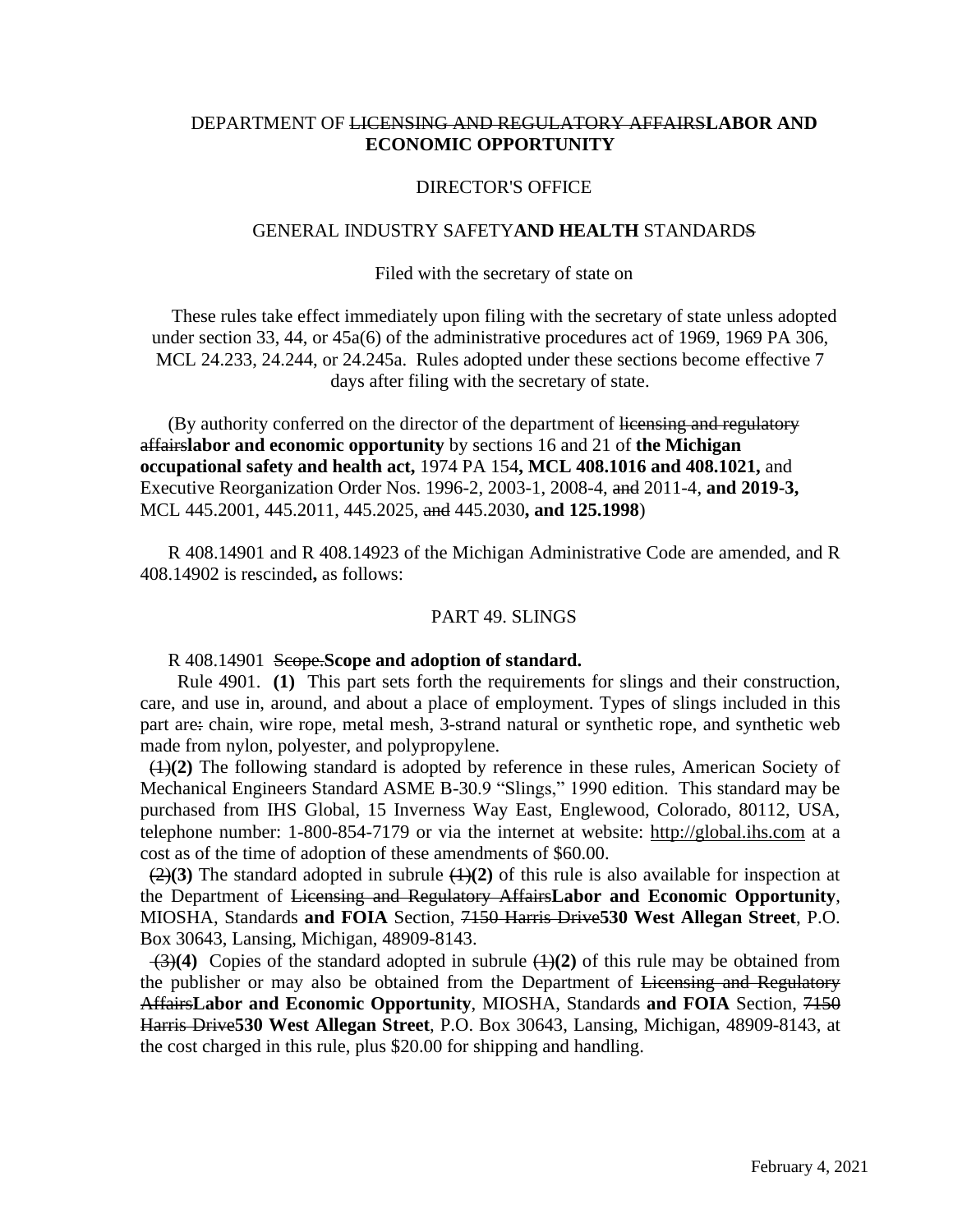R 408.14902 Adoption of standard**Rescinded**.

 Rule 4902. (1) The following standard is adopted by reference in these rules, American Society of Mechanical Engineers Standard ASME B-30.9 "Slings," 1990 edition. This standard may be purchased from IHS Global, 15 Inverness Way East, Englewood, Colorado, 80112, USA, telephone number: 1-800-854-7179 or via the internet at web-site: [http://global.ihs.com](http://global.ihs.com/) at a cost as of the time of adoption of these amendments of \$93.00.

(2) The standard adopted in subrule (1) of this rule is also available for inspection at the Department of Licensing and Regulatory Affairs, MIOSHA Standards Section, 7150 Harris Drive, P.O. Box 30643, Lansing, Michigan, 48909-8143.

(3) Copies of the standard adopted in subrule (1) of this rule may be obtained from the publisher or may also be obtained from the Department of Licensing and Regulatory Affairs, MIOSHA Standards Section, 7150 Harris Drive, P.O. Box 30643, Lansing, Michigan, 48909-8143, at the cost charged in this rule, plus \$20.00 for shipping and handling.

R 408.14923 Inspections; records; removal from service; proof testing.

 Rule 4923. (1) In addition to the inspection prescribed by R 408.14912, an employer shall designate an employee to make a thorough periodic inspection of an alloy steel chain sling in use on a regular basis. An employer shall determine the regularity of inspection based on all of the following factors:

- (a) Frequency of sling use.
- (b) Severity of service conditions.
- (c) Nature of lifts being made.

(d) Experience gained on the service life of slings used in similar circumstances.

The designated employee shall inspect an alloy steel chain sling at least once every 12 months.

(2) The employer shall make and maintain a record of the most recent month in which each alloy steel chain sling was thoroughly inspected and shall make the record available for examination.

 (3) The employee designated to make the inspection of an alloy steel chain sling shall make a thorough inspection for all of the following:

(a) Wear.

(b) Defective welds.

(c) Deformation.

(d) An increase in length beyond acceptable limits established in this part.

If the defects or deteriorations are present, then the designated employee shall immediately remove the sling from service.

(4) The employer shall ensure that, before use, each new, repaired, or reconditioned alloy steel chain sling, including all welded components in the sling assembly, is proof-tested by the sling manufacturer in accordance with ASME B-30.9 "Slings," 1990 edition, as adopted in R 408.14902**1**.

 (5) The employer shall retain a certificate of the proof test and shall make it available for examination.

 (6) If the chain size at any point of the link is less than that stated in Table 1, the employer shall remove the chain from service.